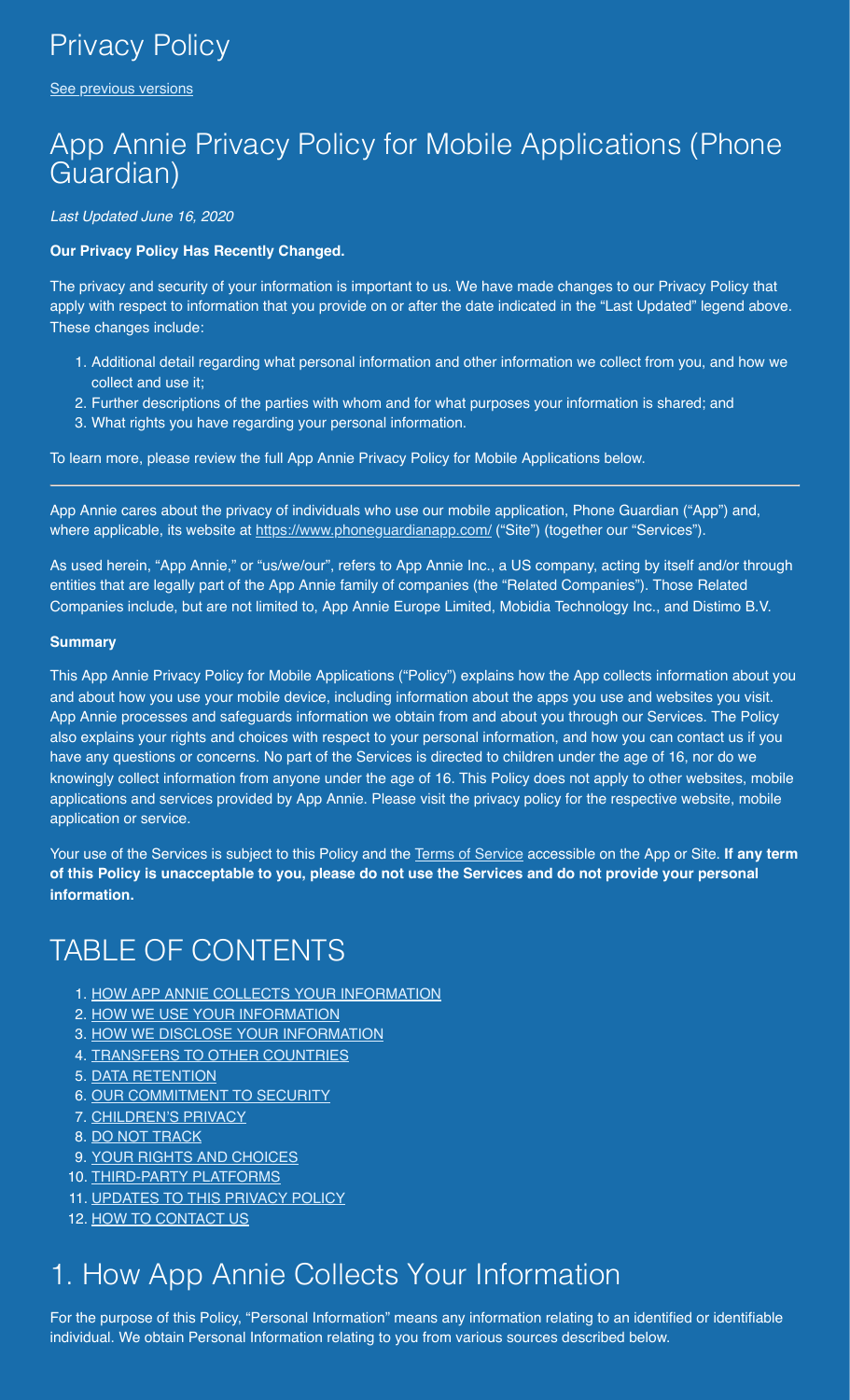If you do not provide Personal Information when requested, you may not be able to benefit from our Services if that information is necessary to provide you with the Services or if we are legally required to collect it. Where applicable, we indicate whether and why you must provide us with your Personal Information, as well as the consequences of failing to do so.

#### **i. Personal Information Provided Directly by You**

### **Communications**

If you contact us directly, such as to request information, access the Services, or connect with Customer Support, we may receive additional information about you, such as your name, email address, the content, date and time of your message, and our reply. We also may receive information if you complete a survey, such as demographic information (e.g., age, gender) and any other information you choose to provide.

#### **ii. Information We Collect About You When You Use the Services**

Depending on which mobile device operating system you use, we may collect the following information:

### Device Information

We receive information about your device, which may include publisher identifiers, web browser type, operating system version, device manufacturer and model, language and regional settings, and carrier or network.

### App Usage Information

We receive information about your interactions with the App like the pages or other content you view, the dates and times of your interactions, or how often you use our Services.

### Location Data

We infer your location from information we collect (for example, your IP address indicates the general geographic region from which you are connecting to the Internet). We aggregate and anonymize your location data at the regional level. We may use this aggregated location data in order to improve the Services and/or to provide market research information for App Annie services.

### Market Research Information

With your consent, we may collect information to create market research information (for example, which apps and websites you use, how many people use a specific app or website, how much time is spent on an app or website, and how many times a specific app is used). You can opt out of our collection of this information for market research at any time through the Menu in the App settings. If you opt out of market research, you can continue to use the App and all of its functionality. For more information, please visit [Market Research Information](#page-2-1) in Section 2 below.

### Event Information

We collect information about crash reports and other details about any errors you may encounter when using or accessing the App (i.e., for example, lost connection to the Internet).

### Mobile Application Providers

We may receive information about you from a Mobile Application Provider when you download the App from the application store (e.g., Apple iTunes, Google Play, etc.), such as your device information in order to provide you with the correct version of the App.

### **Cookies**

### The Site

When you use our Site, we and our third-party service providers may collect information from you through cookies, web beacons, web server logs, and similar technologies. A cookie is a small piece of text that is sent to a browser. Cookies may either be first or third-party cookies. First-party cookies are those that we place on your computer or device through the Site; third-party cookies are cookies that another party places on your computer or device through our Site. For example, we use cookies to track user trends and patterns, such as the number of visits to pages of our Site, and the journey of visitors through the Site. This helps us better understand and improve areas of the Site that our users find valuable.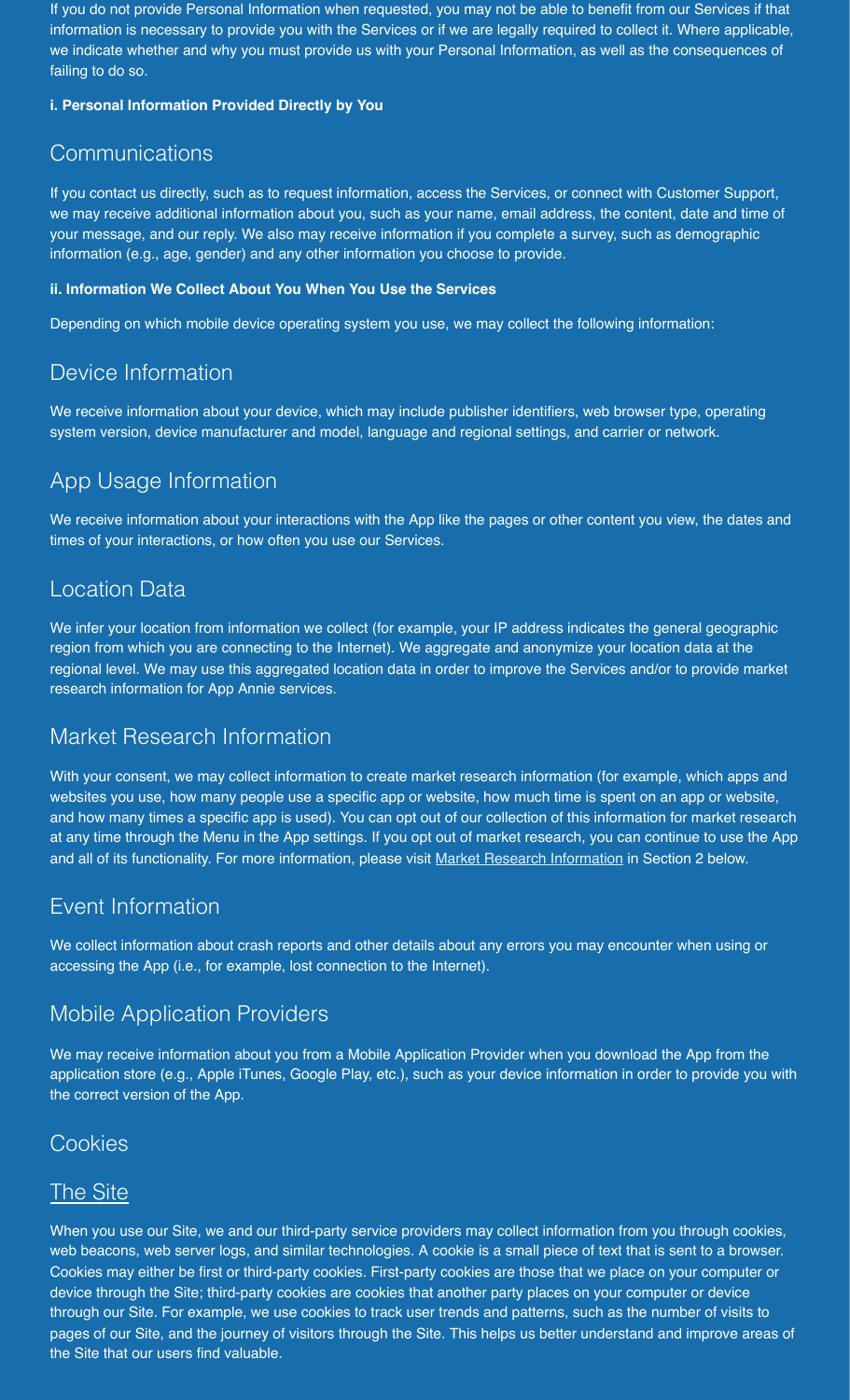For more information on the cookies we use and how you can manage them, please access our "Cookie Preference Center" or from your browser setting. Please note that if you disable functional cookies on your browser, some parts of the Site may not work fully.

### **Online Advertising**

We may partner with third-party advertising partners to manage our advertising on other online services. Ad networks allow us to target our advertising to users through the use of behavioral and contextual advertising. These third-party advertising partners collect and use this information subject to their own privacy policies.

### <u>The App</u>

We do not use cookies in our App.

If you download our App by clicking one of our ads, we will collect data through advertising IDs, such as a randomly generated identifier ("IDFA"), which is an identifier that does not contain Personal Information. This technology provides a unique identifier to your device to attribute, or measure, user interactions with ad campaigns, installs, and in-app activity.

You have choices regarding how we collect and use information. For more information, please see "Your Rights and Choices" Section 9 below.

## <span id="page-2-0"></span>2. How We Use Your Information

App Annie will use your information, including your Personal Information for the following purposes:

### Providing and Improving the Services

To provide, enhance, improve, and personalize our Services. We also may send push notifications to your device. You have choices with respect to the communications you receive from us. Please see "Your Rights and Choices" Section 9 below.

### Analytics

To understand and analyze how you use our Services.

### **Communications**

To communicate with you, including to respond to your inquiries and to send emails to an email address you provide to us for customer-service or technical-support purposes.

### Fraud Detection and Other Technical Issues

To detect, prevent, or otherwise address fraud, security or technical issues.

### Legal

To comply with applicable federal, state, and other laws and regulations, and to protect the rights, property, or safety of us or any other person, enforce our [Terms of Service](https://www.phoneguardianapp.com/tou.php), or protect the content of the Services.

### <span id="page-2-1"></span>Market Research Information

If you have consented to our collection of information for market research, we will only share it in a way that does not identify you (e.g., in an aggregated form). No Personal Information received is disclosed or sold to third parties.

### Other Reasons

We may use your Personal Information for any purpose where you have given your consent (where legally required).

We only process your Personal Information based on a valid legal grounds in accordance with applicable law, including but not limited to the EU General Data Protection Regulation ("GDPR") when:

• You have consented to the use of your Personal Information, for example, to receive marketing communications or location tracking. You may withdraw any consent you previously provided to us regarding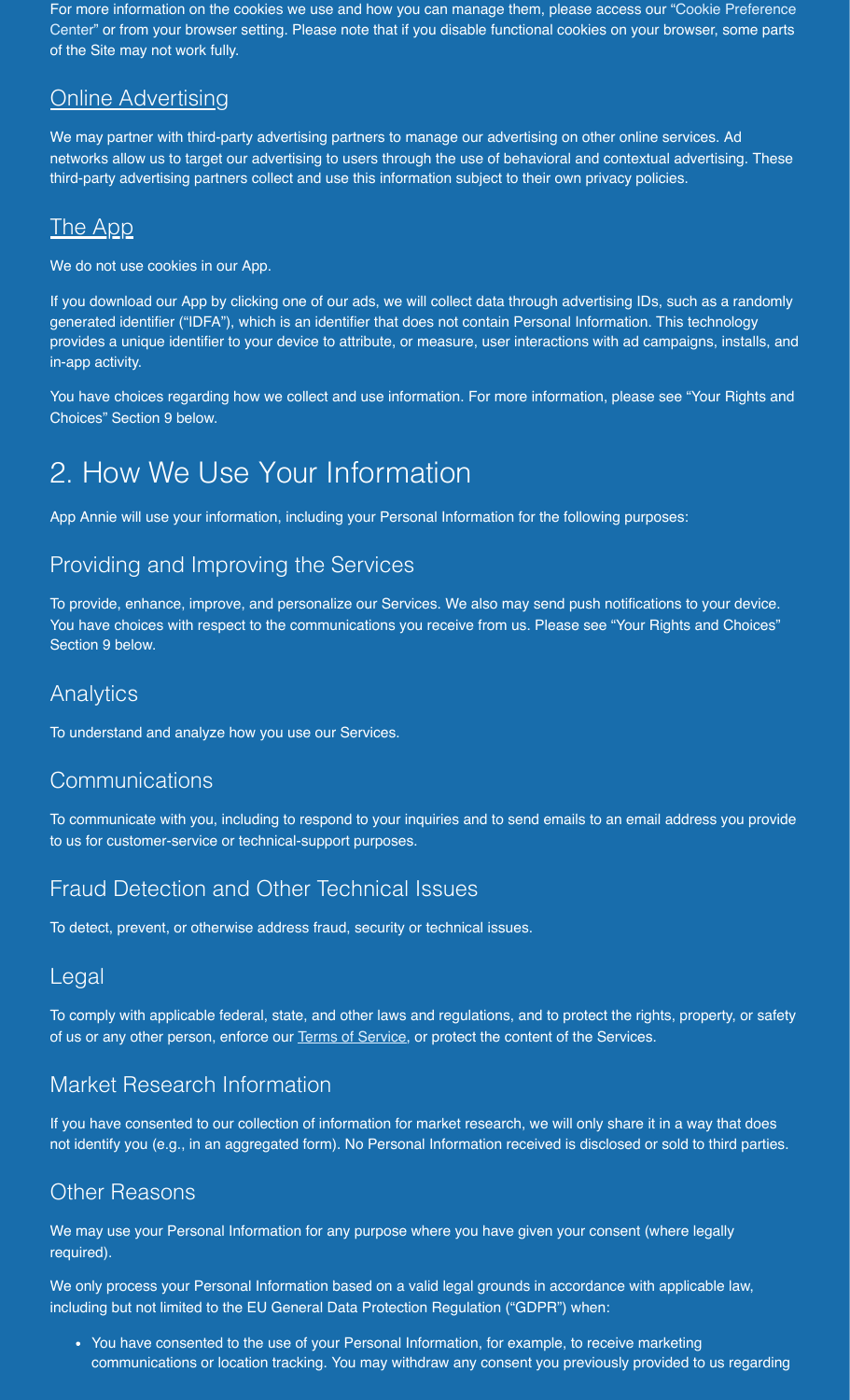- the processing of your Personal Information, at any time and free of charge. We will apply your preferences going forward and this will not affect the lawfulness of the processing before your consent withdrawal.
- We need your Personal Information to provide you with the Services, including to respond to your inquiries.
- We have a legal obligation to use your Personal Information.
- We or a third party have a legitimate interest in using your Personal Information. In particular, we have a legitimate interest in using your Personal Information to conduct business analytics, and otherwise improve the safety, security, and performance of our Services.

We do not engage in general profiling or automated decision-making practices.

## <span id="page-3-0"></span>3. How We Disclose Your Information

### Corporate Affiliates

App Annie may share Personal Information with our Related Companies in the ordinary course of business and for the purposes of providing the services set forth in this Policy.

### Service Providers

We may share your Personal Information with our vendors, service providers, and other third parties that perform services on our behalf. This includes our data analytics service providers and customer-service support. We enter into confidentiality and data processing terms with these providers to provide appropriate and suitable safeguards for their processing of your Personal Information.

### As Required by Law and Similar Disclosures

We may disclose Personal Information we have about you: (i) if we are required to do so by law, regulation, or legal process, such as a court order or subpoena; (ii) in response to requests by government agencies, such as law enforcement authorities; (iii) when we believe disclosure is necessary or appropriate to protect against or respond to physical, financial or other harm, injury, or loss to property; or (iv) in connection with an investigation of suspected or actual unlawful activity.

### Merger, Sale, or Other Asset Transfers

App Annie may disclose your Personal Information to a potential or actual acquirer, successor, or assignee as part of any reorganization, merger, sale, joint venture, assignment, transfer or other disposition of all or any portion of our business, assets or stock (including in bankruptcy or similar proceedings).

### Aggregated Information

If you have consented to market research, we will aggregate your information with other information. We will only share such information in an anonymized and aggregated manner with our Related Companies and for the purpose of App Annie services or publicly. We do not sell your Personal Information.

### Consent

App Annie may further disclose your Personal Information with your consent.

## <span id="page-3-1"></span>4. Transfers to Other Countries

The Services are provided from the United States and other locations, and we may transfer your Personal Information to multiple countries throughout the world, including the United States, in accordance with applicable local laws and regulations. These countries may not have the same high level of protection as the data protection laws in the country from which you initially provided the information.

We rely on appropriate and suitable safeguards including EU Standard Contractual Clauses to transfer Personal Information to countries outside the EEA, United Kingdom or Switzerland where an adequate level of protection is not already guaranteed. If you are located in the EU, EEA, the United Kingdom or Switzerland, we comply with applicable data protection laws when transferring your Personal Information outside of these areas. In particular, we may transfer your Personal Information to countries for which adequacy decisions have been issued; use contractual protections, such as the European Commission's Standard Contractual Clauses for the transfer of Personal Information to our U.S. headquarters, other offices or third parties, or rely on third parties' certification to the EU-U.S. or Swiss-U.S. Privacy Shield frameworks, where applicable. You may contact us as specified in the "How to Contact Us" Section 12 below to obtain a copy of the clauses, relevant data transfer agreements or safeguards we use to transfer Personal Information outside of these countries/regions.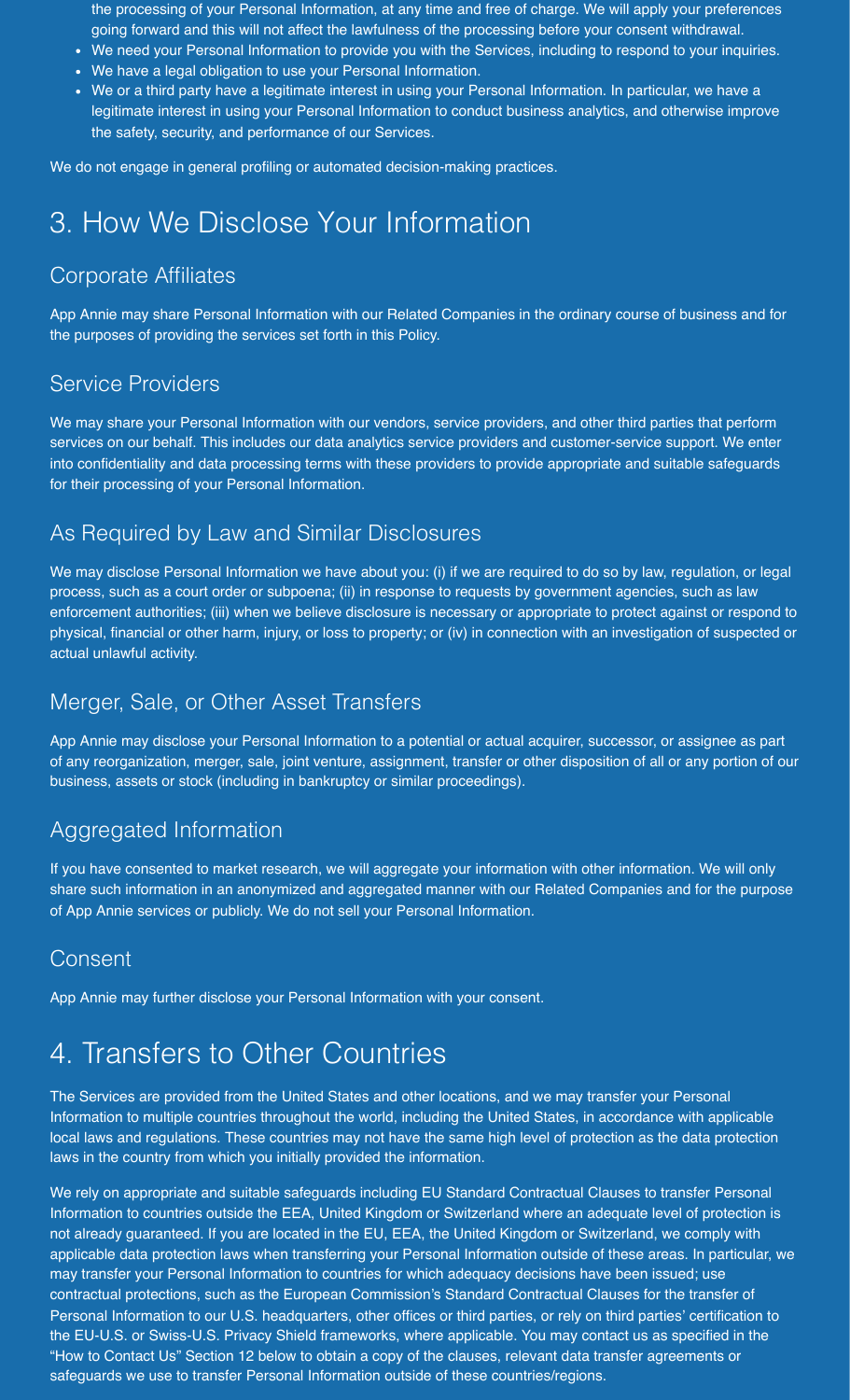## <span id="page-4-0"></span>5. Data Retention

Personal Information will be stored and kept as long as needed to carry out the purposes described in this Policy or as otherwise required by applicable law. Unless we are required or permitted by law to keep this information for a longer period of time, when this information is no longer necessary to carry out the purposes for which we process it, we will delete your Personal Information or keep it in a form that does not permit identifying you. When determining the retention period, we take into account various criteria, such as the type of Services requested by or provided to you, the nature and length of our relationship with you, possible re-enrollment with our Services, the impact on the Services we provide if we delete some Personal Information from or about you, mandatory retention periods provided by law and the statute of limitations, and our use of your information for aggregated market research.

# <span id="page-4-1"></span>6. Our Commitment to Security

App Annie cares about the security of your information, and employs physical, technological and administrative measures to protect the information you submit via the Services against loss, theft, and unauthorized access, use, disclosure or modification. However, we cannot ensure or warrant the security of any information you transmit to us or guarantee that information on the Services may not be accessed, disclosed, altered or destroyed. Electronic communications sent to or from the Services may not be secure. You should use caution whenever submitting information online and take special care in deciding what information you send to us. If you have reason to believe that your Personal Information is no longer secure, please notify us at the e-mail address provided in the "How to Contact Us" Section 12 below.

# <span id="page-4-2"></span>7. Children's Privacy

We do not knowingly collect, maintain, or use Personal Information from children under 16 years of age, and no part of the Services is directed to children under the age of 16. If you learn that your child has provided us with Personal Information without your consent, then you may alert us at [privacy@appannie.com](mailto:privacy@appannie.com). If we learn that we have collected any Personal Information from children under 16, then we will promptly take steps to delete such information.

## <span id="page-4-3"></span>8. Do Not Track

Some web browsers incorporate a "Do Not Track" feature. Because there is not yet an accepted standard for how to respond to Do Not Track signals, our Services do not currently respond to such signals. However, our Site does not track you. If you want to restrict ads in general on your devices you may opt out from ad tracking by enabling "Limit Ad Tracking" or "Opt Out of Ads Personalization" (as applicable to your device) in your device settings.

# <span id="page-4-4"></span>9. Your Rights and Choices

#### **i. Global Rights & Choices**

We provide you with certain choices with respect to your Personal Information, our use of cookies, and marketing activities, with respect to our Services:

- Cookies. You can manage your preferences related to our use of cookies and similar technologies. Please see our Cookie Preference Center for further information. Some of our advertising partners are members of the Network Advertising Initiative or the Digital Advertising Alliance. If you do not wish to receive our ads in our third-party advertising partners sites or platforms, please visit their opt-out pages to learn about how you may opt out of receiving web-based personalized ads from member companies (or if located in the European Union, click<https://www.youronlinechoices.eu/>. You can access any settings offered by your mobile operating system to limit ad tracking, or you can install the AppChoices mobile app [https://play.google.com/store/apps/details?id=com.DAA.appchoices&hl=en\\_AU](https://play.google.com/store/apps/details?id=com.DAA.appchoices&hl=en_AU) to learn more about how you may opt out of personalized ads in mobile apps. Please note you may continue to receive generic ads.
- IDFA. You can reset the advertising identifier randomly assigned to your device at any time and can opt out of personalized ads by enabling "Limit Ad Tracking" or "Opt Out of Ads Personalization" (as applicable to your device) in your device settings. When you disable "Limit Ad Tracking" or "Opt Out of Device Personalization" (as applicable to your device), advertisers and their measurement solutions will receive a blank device ID in place of a device-specific ID.
- Push notifications. You can opt out of receiving push notifications using your mobile application or device settings. Opting out of push notifications may impact the functionality of our Services.

In addition, we provide all users with certain rights in connection with our processing of Personal Information through the App: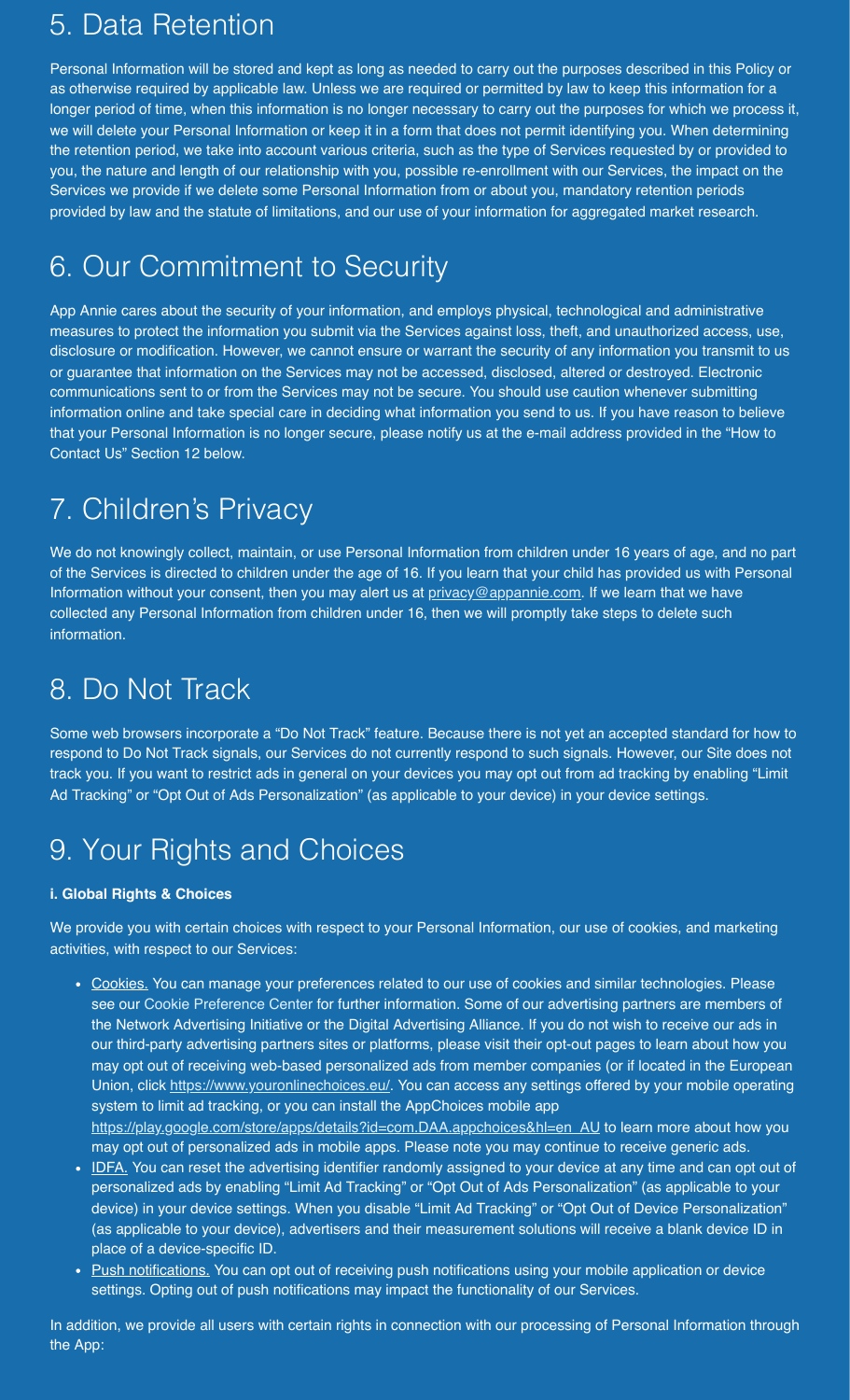- Access. App Annie will provide you with access to your Personal Information, which includes the right to obtain confirmation from us as to whether Personal Information concerning you is being processed. Where that is the case, App Annie will provide you with access to your Personal Information and information related to how it is processed.
- Erasure. If you have opted into sharing market research information with us and you want to erase any Personal Information that we receive, please go into the App settings and turn-off "Data Collection for market research by App Annie". When you turn this off, we will no longer collect this information for market research and we will not be able to associate any of that information to you. For erasure requests related to all of your Personal Information received by App Annie through the App, you can delete the App from your device. If you delete the App from your device, we will no longer receive any of your information including Personal Information, and we will no longer be able to identify you as a user of the App. If you would like to request any information about the erasure of Personal Information received through our Support channels please submit a request at forgetme@appannie.com.

Please note that we have the right to reject access or erasure requests that are unduly burdensome or repetitive, or that cannot be honored in light of legal obligations or ongoing disputes, or where retention is necessary to enforce our agreements or protect our or another party's rights, property, safety, or security, or other reasons under the law.

If you have any questions about exercising your rights, please contact us using the information listed in the "How to Contact Us" Section 12 below.

#### **ii. For Residents in the EU, EEA, United Kingdom, and Switzerland**

In addition to the global rights above, the GDPR, or other applicable laws, provide you with additional rights regarding your Personal Information, as follows:

- Rectify. You have the right to update or correct your Personal Information (e.g., your e-mail address) which you submit for support cases. However, App Annie does not have an ability to rectify your Personal Information collected through your use of the App. App Annie cannot rectify your Personal Information, it can only delete your Personal Information which is collected through the App. As described in the "Erasure" subsection above, above, once you have deleted the App, any Personal Information that you had provided through the App is anonymized.
- Data Portability. You may have the right to exercise your right to data portability to easily transfer your Personal Information to another company.
- Object. You may also object to the processing of your Personal Information under certain circumstances, including objecting to processing your Personal Information for direct marketing purposes or when it is done based upon legitimate interest.
- Restrict. You may restrict us from continuing to process your Personal Information under certain circumstances (e.g., where you contest the accuracy of your Personal Information, for a period enabling us to verify the accuracy of the Personal Information).
- Consent Withdrawal. You may withdraw the consent that you might have given with respect to the processing of your Personal Information at any time with future effect.
- Complaint. If you are not satisfied with App Annie's response or believe that your Personal Information is not being processed in accordance with the law, you may also have the right to lodge a complaint with the competent supervisory authority in your country of residence, place of work or where the incident took place, or seek other remedies under applicable law. For more information on how to lodge a complaint in the EU, please see [https://edpb.europa.eu/about-edpb/board/members\\_en.](https://edpb.europa.eu/about-edpb/board/members_en)

#### **iii. For Residents of California**

The California Consumer Privacy Act ("CCPA") provides you with additional rights regarding your Personal Information.

### Collection of Personal Information

In the preceding twelve (12) months, we may have collected from you or from your use of the Services, categories of Personal Information as defined under the CCPA, which includes the following:

- Identifiers, such as your first and last name, e-mail address, unique personal identifier, online identifier, Internet Protocol, advertising identifiers and other similar identifiers
- Protected Classifications, such as your gender and age
- Internet or Other Similar Network Activity, such as your browsing history, search history, and information on your interaction with our Site
- Geolocation data
- Inferences Drawn from Personal Information, such as a profile reflecting your preferences, characteristics, trends, predispositions, behavior, attitudes, intelligence, abilities and aptitudes.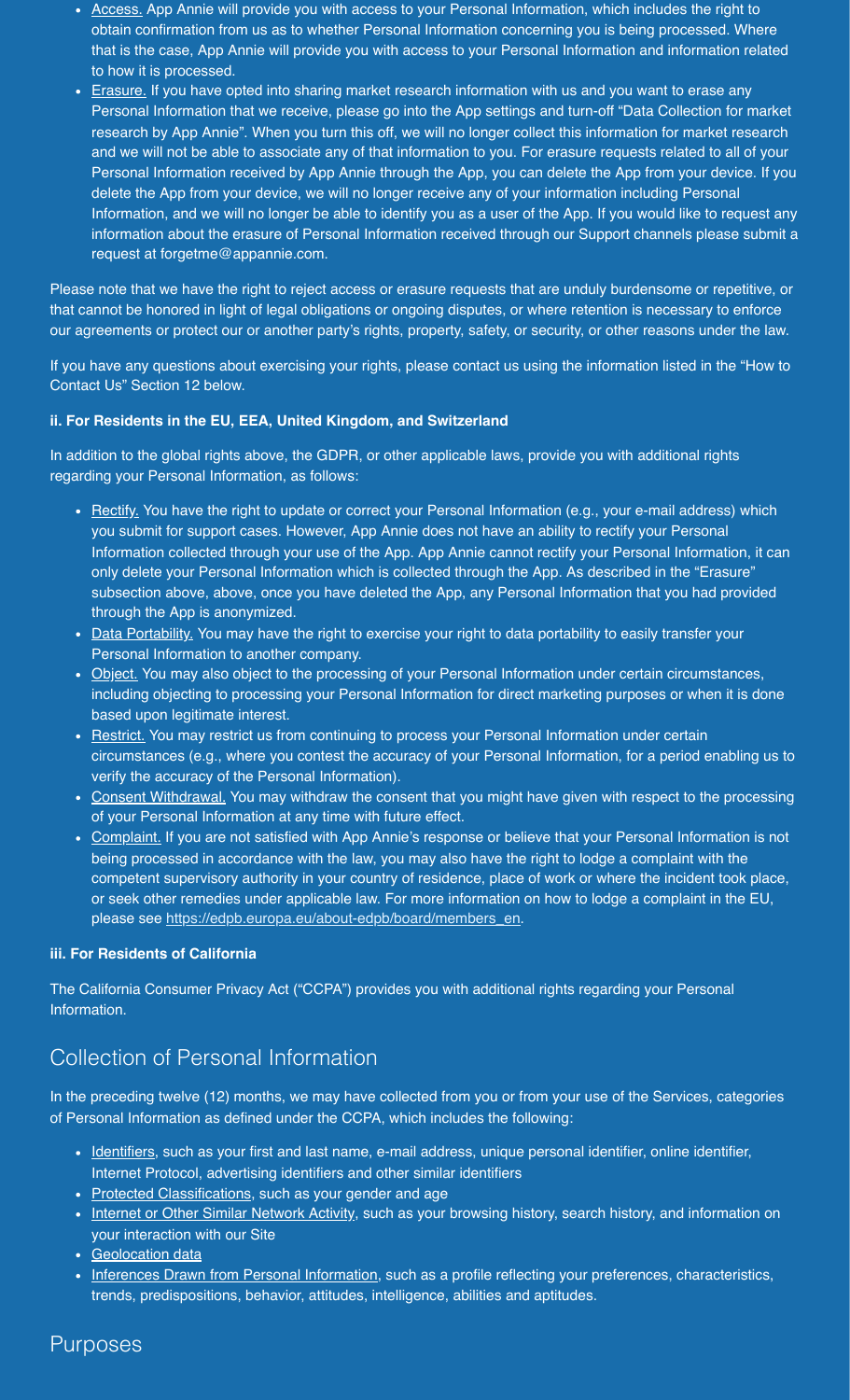In the preceding twelve (12) months, we may have used and disclosed the categories of Personal Information from the sources described in Sections 2 and 3, for business purposes, including:

- Auditing consumer interactions, including, auditing compliance with this specification and other standards;
- Detecting security incidents, protecting against malicious, deceptive, fraudulent, or illegal activity, and prosecuting those responsible for that activity;
- Debugging to identify and repair errors that impair existing intended functionality;
- Providing services (including providing customer service, analytics or similar services on behalf of the business or service provider);
- Undertaking internal research for technological development and demonstration (i.e., to develop new products or features); and
- Undertaking activities to maintain the quality or safety of the Services and to improve, upgrade, or enhance the Services.

We also may have used and disclosed the Personal Information we collect for commercial purposes to provide you with our Services, as described in Sections 2 and 3 of this Policy above.

### Disclosure of Personal Information

In the preceding twelve (12) months, we may have disclosed your Personal Information for a business purpose, including to the following categories of third parties:

| <b>Categories of Personal Information</b>                                                                                                                                                               | <b>Categories of Third Parties</b>                        |
|---------------------------------------------------------------------------------------------------------------------------------------------------------------------------------------------------------|-----------------------------------------------------------|
| Identifiers, such as your first and last name, address<br>and e-mail address                                                                                                                            | <b>Our Related Companies</b><br>Customer service provider |
| Protected Classifications, such as your gender and<br>age                                                                                                                                               | <b>Our Related Companies</b><br>Data analytics providers  |
| Internet or Other Similar Network Activity, such as<br>your browsing history, search history, and information<br>about your interaction with our Site                                                   | <b>Our Related Companies</b><br>Data analytics providers  |
| <b>Geolocation data</b>                                                                                                                                                                                 | <b>Our Related Companies</b><br>Data analytics providers  |
| Inferences Drawn from Personal Information, such as<br>a profile reflecting your preferences characteristics,<br>trends, predispositions, behavior, attitudes,<br>intelligence, abilities and aptitudes | <b>Our Related Companies</b><br>Data analytics providers  |

### California Resident Privacy Rights

If you are a California resident, in addition to the rights described above under "Global Rights & Choices" above, you have the following rights.

- Right to Access Specific Information. You may request access to the specific pieces of Personal Information we have collected, used, and disclosed about you in the twelve (12) months preceding your request.
- Right to Know Personal Information. You may request to know the categories of Personal Information we have collected about you and the purposes for doing so; the categories of sources of that data; the categories of third parties with whom we shared it for a business purpose and our purposes for doing so.
- Right to Opt Out of Sale of Personal Information. The term "sale" is defined broadly under the California Consumer Privacy Act. To the extent that "sale" under the CCPA is interpreted to include interest-based advertising or other data uses described in the "Cookies" section above, we will comply with applicable law as to those activities. To opt out of receiving interest-based advertising, you can exercise your choice by using your account privacy settings, or the "Cookie Preference Center" link located at the footer of our homepage.
- Non-Discrimination. We will not discriminate against you for exercising any of your privacy rights under CCPA or applicable law, including by denying you Services, providing you a different level of Services, or suggesting that you will receive a different level of quality of goods or services.

### Verification and Authorized Agent

To exercise your rights, please follow the instructions above and the contact information in the "How to Contact Us" Section 12 below. We will confirm receipt of your requests and respond within 30 calendar days, unless additional time is needed, in which case we will provide notice and an explanation of the reason. Also, to respond to your